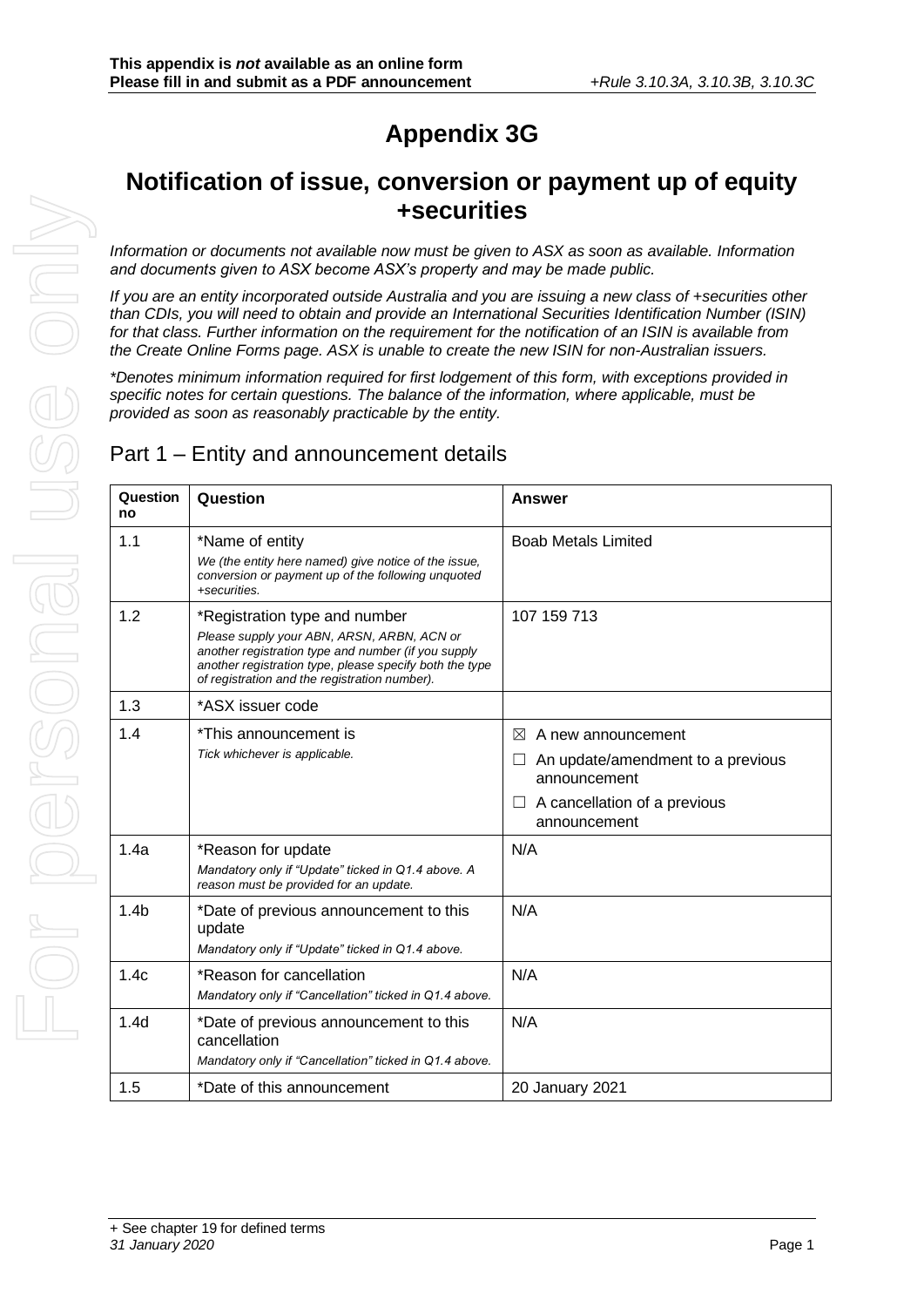## Part 2 – Type of issue

| Question<br>No. | Question                                                                                                                                                                                                                                               |
|-----------------|--------------------------------------------------------------------------------------------------------------------------------------------------------------------------------------------------------------------------------------------------------|
| 2.1             | *The +securities the su<br>notification are:<br>Select whichever item is app<br>If you wish to notify ASX of o<br>securities, please complete<br>for each type of issue.                                                                               |
|                 |                                                                                                                                                                                                                                                        |
|                 |                                                                                                                                                                                                                                                        |
| 2.2a.1          | Please state the numb<br>options that were exer<br>+convertible securities<br>(including their ASX se<br>available)?<br>Answer this question if your<br>"securities issued as a resul<br>exercised or other convertib<br>converted and that are not to |
| 2.2a.2          | And the date the optior<br>other +convertible sec<br>converted:<br>Answer this question if your<br>"securities issued as a resul<br>exercised or other convertib                                                                                       |

| Question<br>No. | Question                                                                                                                                                                                                                                                                                                                                                                                                                                                          | <b>Answer</b>                                                                                                                                                                                                                                                                                                                                                                                                                                                                                                                                                                                                                                                                                                                                                                                                                                                                                                                                                                                                                                                               |
|-----------------|-------------------------------------------------------------------------------------------------------------------------------------------------------------------------------------------------------------------------------------------------------------------------------------------------------------------------------------------------------------------------------------------------------------------------------------------------------------------|-----------------------------------------------------------------------------------------------------------------------------------------------------------------------------------------------------------------------------------------------------------------------------------------------------------------------------------------------------------------------------------------------------------------------------------------------------------------------------------------------------------------------------------------------------------------------------------------------------------------------------------------------------------------------------------------------------------------------------------------------------------------------------------------------------------------------------------------------------------------------------------------------------------------------------------------------------------------------------------------------------------------------------------------------------------------------------|
| 2.1             | *The +securities the subject of this<br>notification are:<br>Select whichever item is applicable.<br>If you wish to notify ASX of different types of issues of<br>securities, please complete a separate Appendix 3G<br>for each type of issue.                                                                                                                                                                                                                   | +Securities issued as a result of options<br>ப<br>being exercised or other + convertible<br>+securities being converted and that are<br>not to be quoted on ASX<br>$\Box$ Partly paid +securities that have been<br>fully paid up and that are not to be<br>quoted on ASX<br>$\boxtimes$ +Securities issued under an +employee<br>incentive scheme that are not being<br>immediately quoted on ASX #<br>$\Box$ Other [please specify]<br>If you have selected 'other' please provide the<br>circumstances of the issue here:<br>This notice represents the issue of<br>#<br>Performance Rights to executives and<br>employees of the Company under the<br>Company's<br>"Employee<br><b>Securities</b><br>Incentive Plan". The Company will not<br>immediate<br>for<br>seek<br>quotation<br>the<br>Rights.<br>the<br>Performance<br>Once<br>performance hurdles attaching to the<br>Performance Rights are met and if the<br>Performance Rights are exercised then<br>the Company will seek quotation for the<br>securities that are allocated to the<br>Performance Rights. |
| 2.2a.1          | Please state the number and type of<br>options that were exercised or other<br>+convertible securities that were converted<br>(including their ASX security code if<br>available)?<br>Answer this question if your response to Q2.1 is<br>"securities issued as a result of options being<br>exercised or other convertible securities being<br>converted and that are not to be quoted on ASX".                                                                  | N/A                                                                                                                                                                                                                                                                                                                                                                                                                                                                                                                                                                                                                                                                                                                                                                                                                                                                                                                                                                                                                                                                         |
| 2.2a.2          | And the date the options were exercised or<br>other +convertible securities were<br>converted:<br>Answer this question if your response to Q2.1 is<br>"securities issued as a result of options being<br>exercised or other convertible securities being<br>converted and that are not to be quoted on ASX".<br>Note: If this occurred over a range of dates, enter the<br>date the last of the options was exercised or<br>convertible securities was converted. | N/A                                                                                                                                                                                                                                                                                                                                                                                                                                                                                                                                                                                                                                                                                                                                                                                                                                                                                                                                                                                                                                                                         |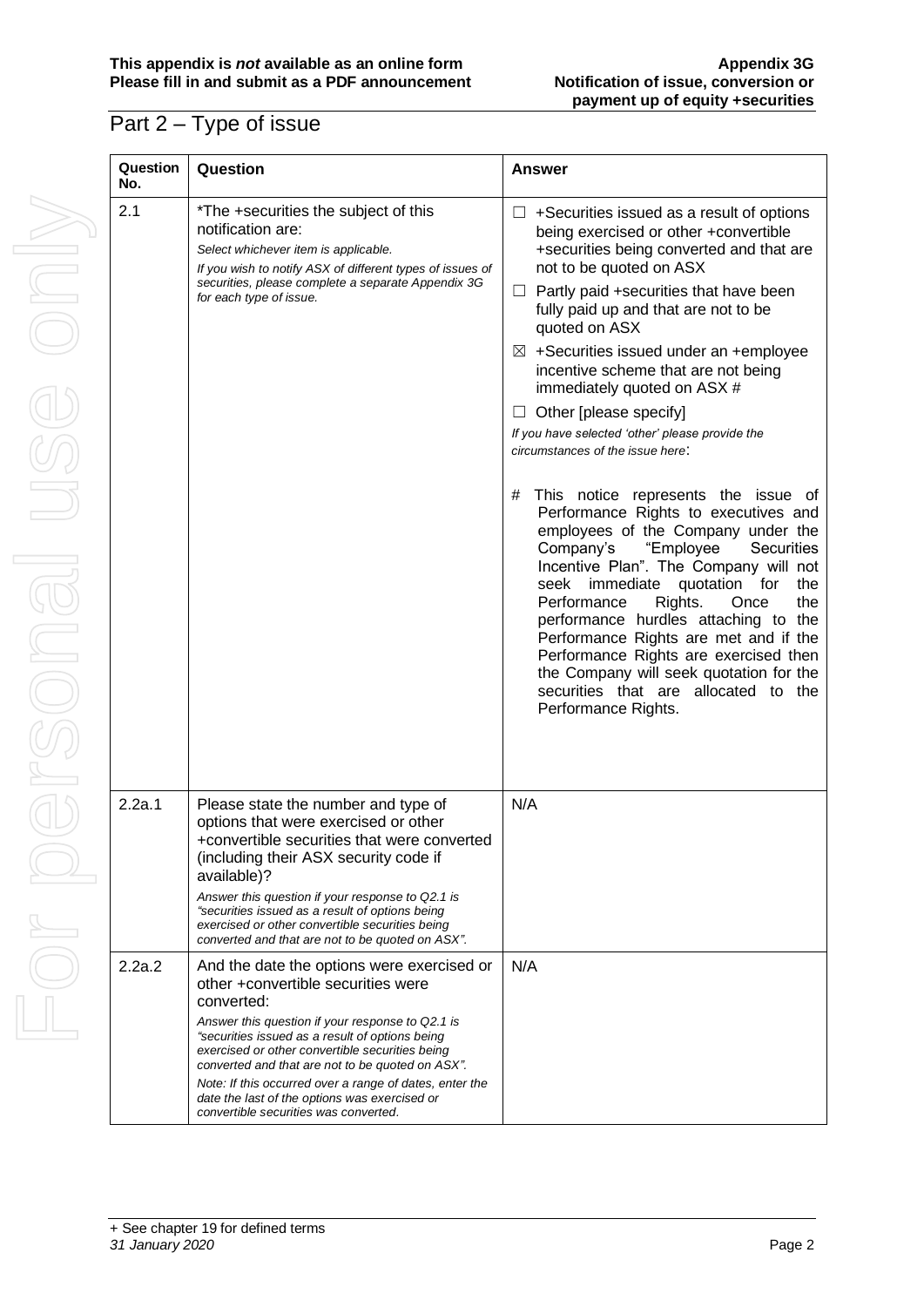| 2.2 <sub>b.1</sub> | Please state the number and type of partly<br>paid +securities that were fully paid up<br>(including their ASX security code if<br>available)?                                                                                                                                                                                                                                                                                                                                                                                            |  | N/A                            |                                                                                                                               |
|--------------------|-------------------------------------------------------------------------------------------------------------------------------------------------------------------------------------------------------------------------------------------------------------------------------------------------------------------------------------------------------------------------------------------------------------------------------------------------------------------------------------------------------------------------------------------|--|--------------------------------|-------------------------------------------------------------------------------------------------------------------------------|
|                    | Answer this question if your response to Q2.1 is<br>"partly paid securities that have been paid up and that<br>are not to be quoted on ASX".                                                                                                                                                                                                                                                                                                                                                                                              |  |                                |                                                                                                                               |
| 2.2 <sub>b.2</sub> | And the date the +securities were fully paid<br>up:<br>Answer this question if your response to Q2.1 is                                                                                                                                                                                                                                                                                                                                                                                                                                   |  | N/A                            |                                                                                                                               |
|                    | "partly paid securities that have been paid up and that<br>are not to be quoted on ASX".                                                                                                                                                                                                                                                                                                                                                                                                                                                  |  |                                |                                                                                                                               |
|                    | Note: If this occurred over a range of dates, enter the<br>date the last of the securities was fully paid up.                                                                                                                                                                                                                                                                                                                                                                                                                             |  |                                |                                                                                                                               |
| 2.2c.1             | Please state the number and type of<br>+securities (including their ASX security<br>code) issued under an +employee                                                                                                                                                                                                                                                                                                                                                                                                                       |  | ASX code BMLAC                 |                                                                                                                               |
|                    | incentive scheme that are not being<br>immediately quoted on ASX                                                                                                                                                                                                                                                                                                                                                                                                                                                                          |  |                                | 120,000 Class "B" Performance Rights<br>160,000 Class "D" Performance Rights                                                  |
|                    | Answer this question if your response to Q2.1 is<br>"securities issued under an employee incentive<br>scheme that are not being immediately quoted on<br>ASX".                                                                                                                                                                                                                                                                                                                                                                            |  |                                | (Numbers on a post consolidation basis)                                                                                       |
| 2.2c.2             | *Please attach a document or provide<br>details of a URL link for a document lodged<br>with ASX detailing the terms of the<br>+employee incentive scheme or a<br>summary of the terms.<br>Answer this question if your response to Q2.1 is<br>"securities issued under an employee incentive<br>scheme that are not being immediately quoted on                                                                                                                                                                                           |  | 02223335-<br>094df02a206a39ff4 | https://cdn-api.markitdigital.com/apiman-<br>gateway/ASX/asx-research/1.0/file/2924-<br>6A974676?access_token=83ff96335c2d45a |
| 2.2c.3             | ASX".<br>*Are any of these +securities being issued<br>to +key management personnel (KMP) or<br>an +associate                                                                                                                                                                                                                                                                                                                                                                                                                             |  | Yes                            |                                                                                                                               |
|                    | Answer this question if your response to Q2.1 is<br>"securities issued under an employee incentive<br>scheme that are not being immediately quoted on<br>ASX".                                                                                                                                                                                                                                                                                                                                                                            |  |                                |                                                                                                                               |
| 2.2c.3.a           | *Provide details of the recipients and the number of +securities issued to each of them.                                                                                                                                                                                                                                                                                                                                                                                                                                                  |  |                                |                                                                                                                               |
|                    | Answer this question if your response to Q2.1 is "securities issued under an employee incentive scheme that are<br>not being immediately quoted on ASX" and your response to Q2.2c.3 is "Yes". Repeat the detail in the table<br>below for each KMP involved in the issue. If the securities are being issued to the KMP, repeat the name of the<br>KMP or insert "Same" in "Name of registered holder". If the securities are being issued to an associate of a KMP,<br>insert the name of the associate in "Name of registered holder". |  |                                |                                                                                                                               |
|                    | Name of KMP<br>Name of registered holder<br>David English<br>David English                                                                                                                                                                                                                                                                                                                                                                                                                                                                |  |                                | Number of +securities                                                                                                         |
|                    |                                                                                                                                                                                                                                                                                                                                                                                                                                                                                                                                           |  |                                | 280,000                                                                                                                       |
|                    |                                                                                                                                                                                                                                                                                                                                                                                                                                                                                                                                           |  |                                |                                                                                                                               |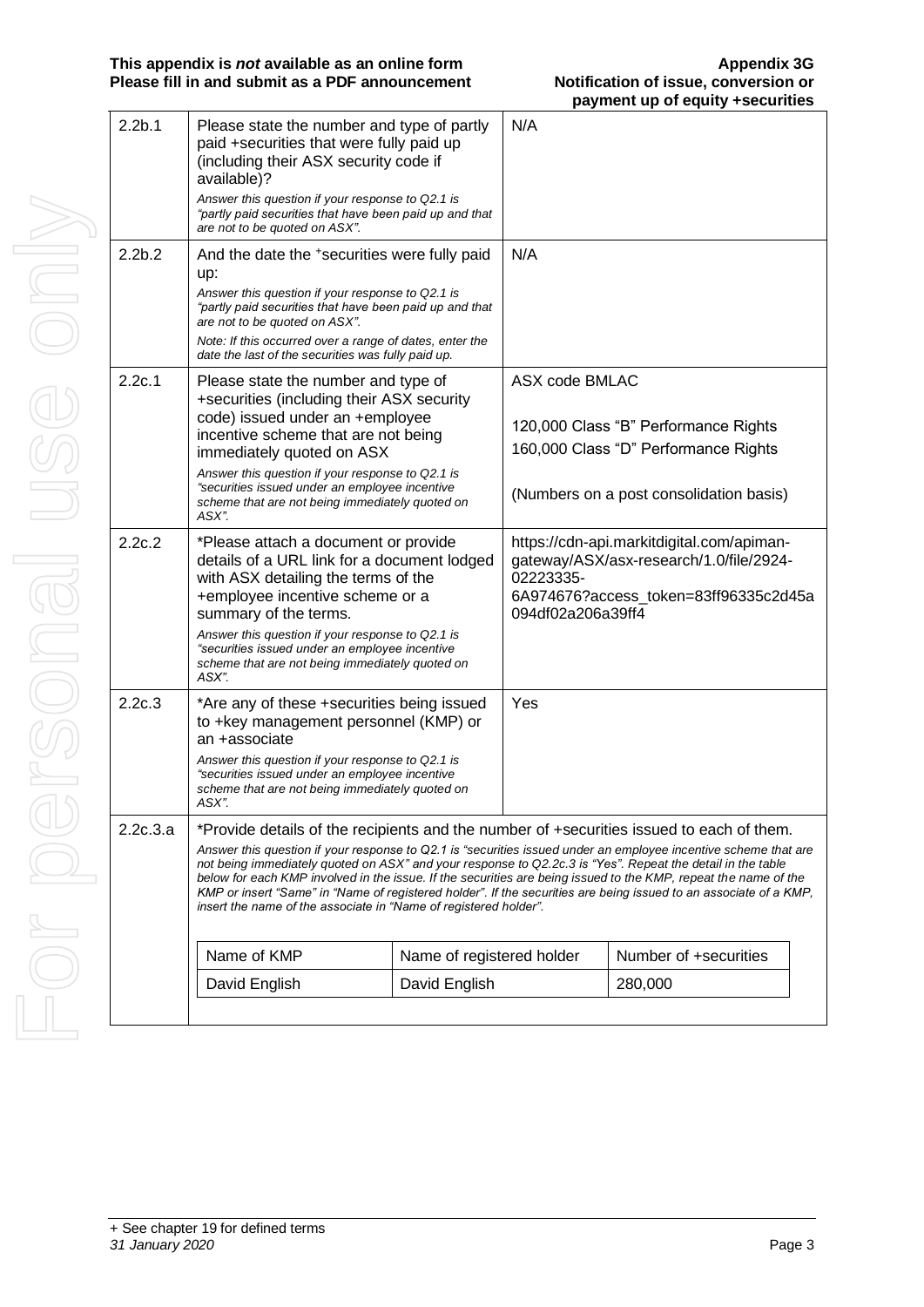#### **This appendix is** *not* **available as an online form Appendix 3G Please fill in and submit as a PDF announcement**

# **payment up of equity +securities**

| 2.2d.1 | *The purpose(s) for which the entity is<br>issuing the +securities is:<br>Answer this question if your response to Q2.1 is<br>"Other".<br>You may select one or more of the items in the list.                                                                                                                                                                                                                                                                   | To raise additional working capital<br>To fund the retirement of debt<br>To pay for the acquisition of an asset<br>ш<br>[provide details below]<br>$\Box$ To pay for services rendered<br>[provide details below]<br>Other [provide details below]<br>$\bowtie$<br>Additional details:<br>Boab Metals Limited is issuing<br>Performance Rights as part of a<br>remuneration agreement with Key<br>Management Personnel. |
|--------|------------------------------------------------------------------------------------------------------------------------------------------------------------------------------------------------------------------------------------------------------------------------------------------------------------------------------------------------------------------------------------------------------------------------------------------------------------------|-------------------------------------------------------------------------------------------------------------------------------------------------------------------------------------------------------------------------------------------------------------------------------------------------------------------------------------------------------------------------------------------------------------------------|
| 2.2d.2 | Please provide any further information<br>needed to understand the circumstances in<br>which you are notifying the issue of these<br>+securities to ASX, including (if applicable)<br>why the issue of the +securities has not<br>been previously announced to the market<br>in an Appendix 3B<br>You must answer this question if your response to<br>Q2.1 is "Other". If there is no other information to<br>provide, please answer "Not applicable" or "N/A". | The issue of Boab Performance Rights is<br>made under the Company's "Employee<br>Securities Incentive Plan" and there is no<br>requirement for the Company to issue a 3B<br>for this issue.                                                                                                                                                                                                                             |
| 2.3    | *The +securities being issued are:<br>Tick whichever is applicable                                                                                                                                                                                                                                                                                                                                                                                               | $\boxtimes$ Additional +securities in an existing<br>unquoted class that is already recorded<br>by ASX ("existing class")<br>New +securities in an unquoted class<br>that is not yet recorded by ASX ("new<br>class")                                                                                                                                                                                                   |

## Part 3A – number and type of +securities being issued (existing class)

*Answer the questions in this part if your response to Q2.3 is "existing class".*

| Question<br>No. | Question                                                                                                                                                           | Answer       |
|-----------------|--------------------------------------------------------------------------------------------------------------------------------------------------------------------|--------------|
| 3A.1            | *ASX security code & description                                                                                                                                   | <b>BMLAC</b> |
| 3A.2            | *Number of +securities being issued                                                                                                                                | 280,000      |
| 3A.3a           | *Will the +securities being issued rank<br>equally in all respects from their issue date<br>with the existing issued +securities in that<br>class?                 | Yes          |
| 3A.3b           | *Is the actual date from which the<br>+securities will rank equally (non-ranking<br>end date) known?<br>Answer this question if your response to Q3A.3a is<br>"No" | N/A          |
| 3A.3c           | *Provide the actual non-ranking end date<br>Answer this question if your response to Q3A.3a is<br>"No" and your response to Q3A.3b is "Yes".                       | N/A          |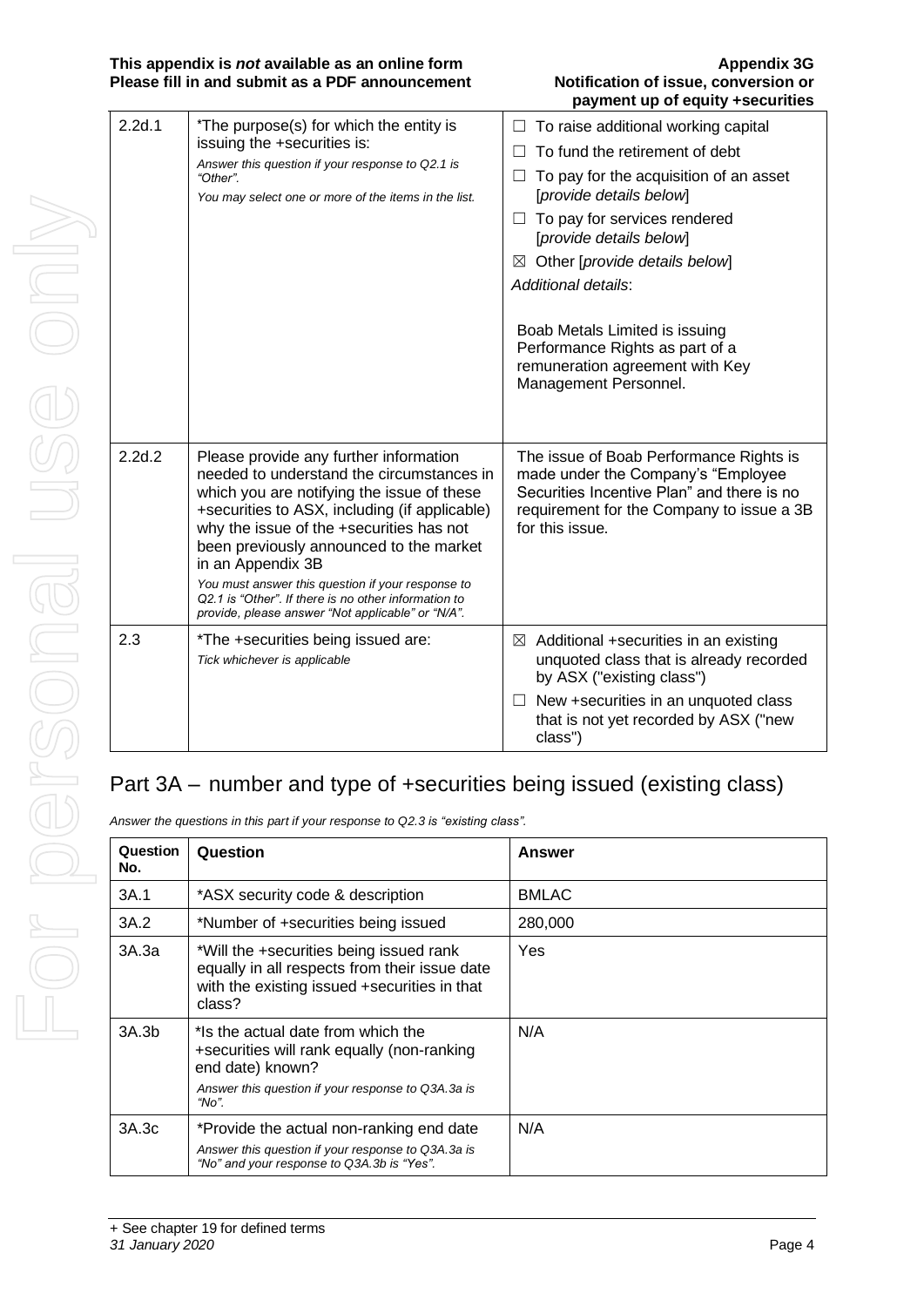| 3A.3d | *Provide the estimated non-ranking end<br>period<br>Answer this question if your response to Q3A.3a is<br>"No" and your response to Q3A.3b is "No".                                                                                                                                                                                                                                                                                                                                                                                                                                 | N/A |
|-------|-------------------------------------------------------------------------------------------------------------------------------------------------------------------------------------------------------------------------------------------------------------------------------------------------------------------------------------------------------------------------------------------------------------------------------------------------------------------------------------------------------------------------------------------------------------------------------------|-----|
| 3A.3e | *Please state the extent to which the<br>+securities do not rank equally:<br>in relation to the next dividend,<br>distribution or interest payment; or<br>for any other reason<br>٠<br>Answer this question if your response to Q3A.3a is<br>"No".<br>For example, the securities may not rank at all, or may<br>rank proportionately based on the percentage of the<br>period in question they have been on issue, for the<br>next dividend, distribution or interest payment; or they<br>may not be entitled to participate in some other event,<br>such as an entitlement issue. | N/A |

## Part 3B – number and type of +securities being issued (new class)

| Question<br>No. | Question                                                                                                                                                                                                                                                                                                                                                                                                                                                                                                                                                                                                                                                            | <b>Answer</b>                                                                                                                                                                                      |
|-----------------|---------------------------------------------------------------------------------------------------------------------------------------------------------------------------------------------------------------------------------------------------------------------------------------------------------------------------------------------------------------------------------------------------------------------------------------------------------------------------------------------------------------------------------------------------------------------------------------------------------------------------------------------------------------------|----------------------------------------------------------------------------------------------------------------------------------------------------------------------------------------------------|
| 3B.1            | *Security description                                                                                                                                                                                                                                                                                                                                                                                                                                                                                                                                                                                                                                               | N/A                                                                                                                                                                                                |
| 3B.2            | *Security type<br>Select one item from the list that best describes the<br>securities the subject of this form. This will determine<br>more detailed questions to be asked about the security<br>later in this section. Select "ordinary fully or partly paid<br>shares/units" for stapled securities or CDIs. For interest<br>rate securities, please select the appropriate choice<br>from either "Convertible debt securities" or "Non-<br>convertible debt securities". Select "Other" for<br>performance shares/units and performance<br>options/rights or if the selections available in the list do<br>not appropriately describe the security being issued. | Ordinary fully or partly paid shares/units<br>Options<br>$\Box$<br>+Convertible debt securities<br>Non-convertible +debt securities<br>H<br>Redeemable preference shares/units<br>Other<br>$\perp$ |
| 3B.3            | ISIN code<br>Answer this question if you are an entity incorporated<br>outside Australia and you are issuing a new class of<br>securities other than CDIs. See also the note at the top<br>of this form.                                                                                                                                                                                                                                                                                                                                                                                                                                                            | N/A                                                                                                                                                                                                |
| 3B.4            | *Number of +securities being issued                                                                                                                                                                                                                                                                                                                                                                                                                                                                                                                                                                                                                                 |                                                                                                                                                                                                    |
| 3B.5a           | *Will all the +securities issued in this class<br>rank equally in all respects from the issue<br>date?                                                                                                                                                                                                                                                                                                                                                                                                                                                                                                                                                              | Yes or No                                                                                                                                                                                          |
| 3B.5b           | *Is the actual date from which the<br>+securities will rank equally (non-ranking<br>end date) known?<br>Answer this question if your response to Q3B.5a is<br>"No".                                                                                                                                                                                                                                                                                                                                                                                                                                                                                                 | Yes or No                                                                                                                                                                                          |
| 3B.5c           | *Provide the actual non-ranking end date<br>Answer this question if your response to Q3B.5a is<br>"No" and your response to Q3B.5b is "Yes".                                                                                                                                                                                                                                                                                                                                                                                                                                                                                                                        |                                                                                                                                                                                                    |
| 3B.5d           | *Provide the estimated non-ranking end<br>period<br>Answer this question if your response to Q3B.5a is<br>"No" and your response to Q3B.5b is "No".                                                                                                                                                                                                                                                                                                                                                                                                                                                                                                                 |                                                                                                                                                                                                    |

*Answer the questions in this part if your response to Q2.3 is "new class".*

For personal use only

For personal

USS Only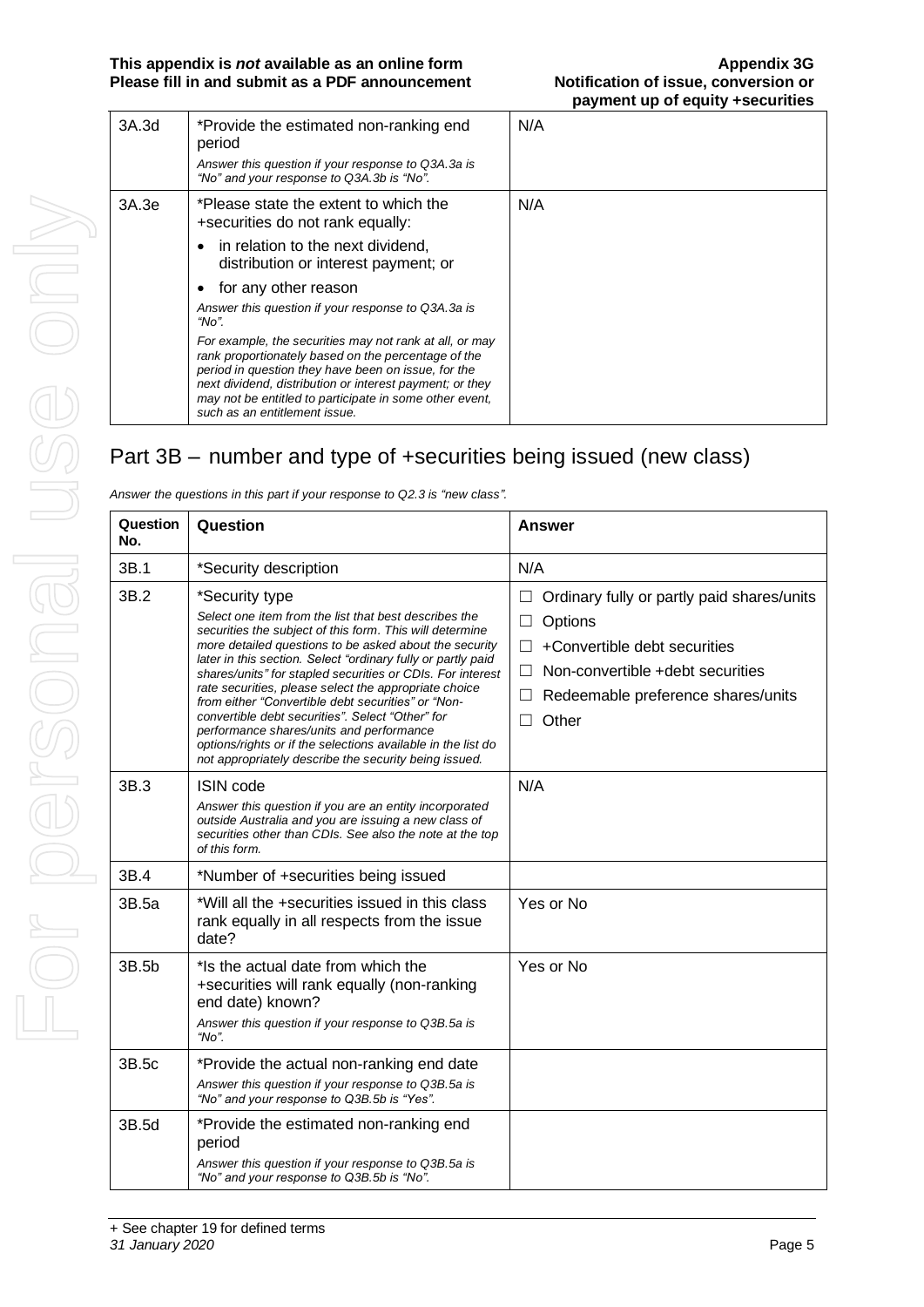| 3B.5e | *Please state the extent to which the<br>+securities do not rank equally:                                                                                                                                                                                                                                                     |           |
|-------|-------------------------------------------------------------------------------------------------------------------------------------------------------------------------------------------------------------------------------------------------------------------------------------------------------------------------------|-----------|
|       | in relation to the next dividend,<br>$\bullet$<br>distribution or interest payment; or                                                                                                                                                                                                                                        |           |
|       | for any other reason<br>٠                                                                                                                                                                                                                                                                                                     |           |
|       | Answer this question if your response to Q3B.5a is<br>"No".                                                                                                                                                                                                                                                                   |           |
|       | For example, the securities may not rank at all, or may<br>rank proportionately based on the percentage of the<br>period in question they have been on issue, for the<br>next dividend, distribution or interest payment; or they<br>may not be entitled to participate in some other event,<br>such as an entitlement issue. |           |
| 3B.6  | Please attach a document or provide a URL<br>link for a document lodged with ASX setting<br>out the material terms of the +securities<br>being issued                                                                                                                                                                         |           |
|       | You may cross reference a disclosure document, PDS,<br>information memorandum, investor presentation or<br>other announcement with this information provided it<br>has been released to the ASX Market Announcements<br>Platform.                                                                                             |           |
| 3B.7  | *Have you received confirmation from ASX<br>that the terms of the +securities are<br>appropriate and equitable under listing rule<br>6.1?                                                                                                                                                                                     | Yes or No |
|       | Answer this question only if you are an ASX Listing.<br>(ASX Foreign Exempt Listings and ASX Debt Listings<br>do not have to answer this question).                                                                                                                                                                           |           |
|       | If your response is "No" and the securities have any<br>unusual terms, you should approach ASX as soon as<br>possible for confirmation under listing rule 6.1 that the<br>terms are appropriate and equitable.                                                                                                                |           |
| 3B.8a | Ordinary fully or partly paid shares/units details<br>Answer the questions in this section if you selected this security type in your response to Question 3B.2.                                                                                                                                                              |           |
|       | *+Security currency                                                                                                                                                                                                                                                                                                           |           |
|       | This is the currency in which the face amount of an<br>issue is denominated. It will also typically be the<br>currency in which distributions are declared.                                                                                                                                                                   |           |
|       | *Will there be CDIs issued over the<br>+securities?                                                                                                                                                                                                                                                                           | Yes or No |
|       | *CDI ratio                                                                                                                                                                                                                                                                                                                    | X:Y       |
|       | Answer this question if you answered "Yes" to the<br>previous question. This is the ratio at which CDIs can<br>be transmuted into the underlying security (e.g. 4:1<br>means 4 CDIs represent 1 underlying security<br>whereas 1:4 means 1 CDI represents 4 underlying<br>securities).                                        |           |
|       | *Is it a partly paid class of +security?                                                                                                                                                                                                                                                                                      | Yes or No |
|       | *Paid up amount: unpaid amount                                                                                                                                                                                                                                                                                                | X:Y       |
|       | Answer this question if answered "Yes" to the<br>previous question.                                                                                                                                                                                                                                                           |           |
|       |                                                                                                                                                                                                                                                                                                                               |           |
|       | The paid up amount represents the amount of<br>application money and/or calls which have been paid<br>on any security considered 'partly paid'                                                                                                                                                                                |           |
|       | The unpaid amount represents the unpaid or yet to be<br>called amount on any security considered 'partly<br>paid'.                                                                                                                                                                                                            |           |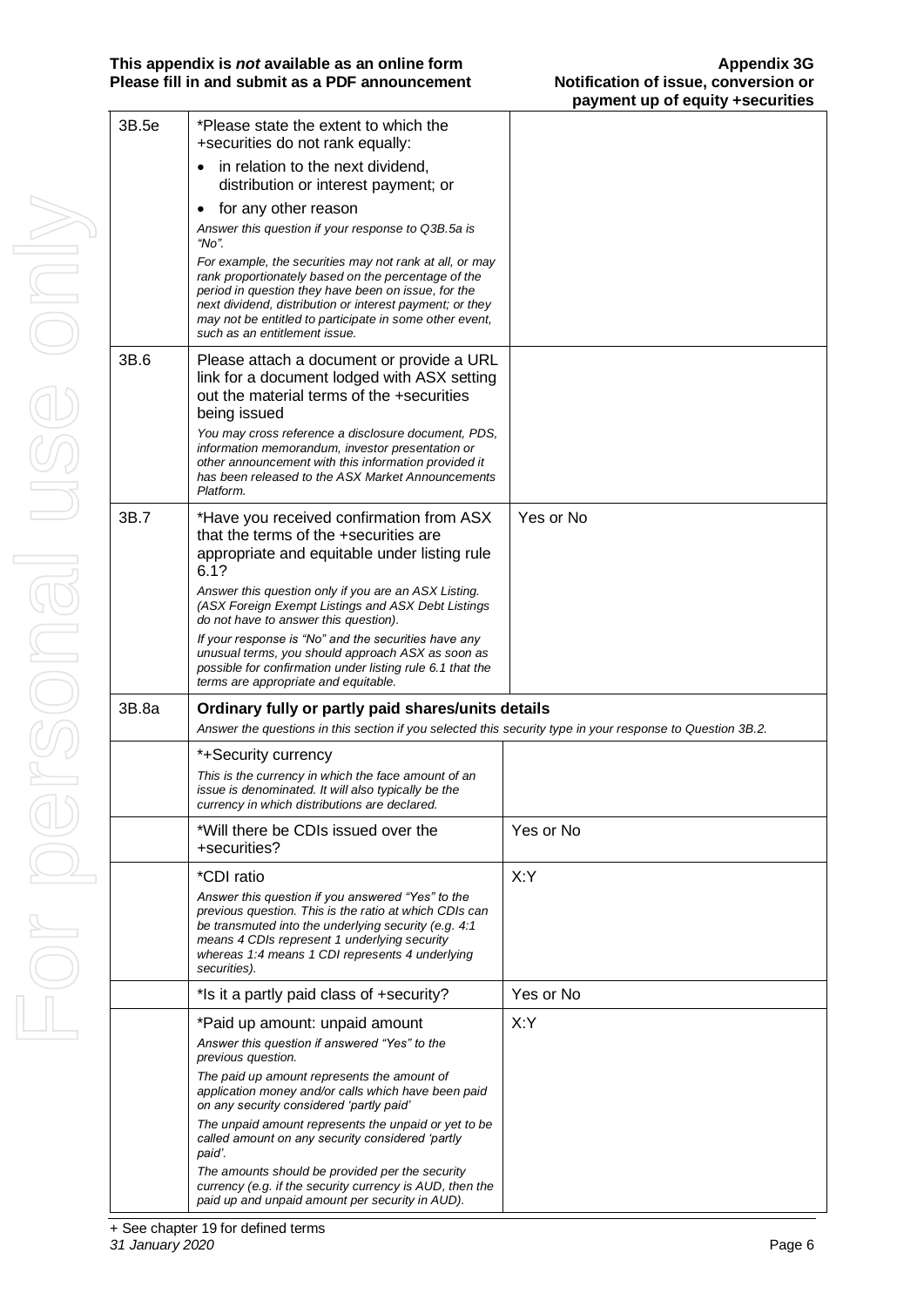|             |       | *Is it a stapled +security?                                                                                                                                                               | Yes or No                                                                                                   |
|-------------|-------|-------------------------------------------------------------------------------------------------------------------------------------------------------------------------------------------|-------------------------------------------------------------------------------------------------------------|
|             |       | This is a security class that comprises a number of<br>ordinary shares and/or ordinary units issued by<br>separate entities that are stapled together for the<br>purposes of trading.     |                                                                                                             |
|             | 3B.8b | <b>Option details</b><br>Answer the questions in this section if you selected this security type in your response to Question 3B.2.                                                       |                                                                                                             |
| VIDE)       |       | *+Security currency<br>This is the currency in which the exercise price is<br>payable.                                                                                                    |                                                                                                             |
|             |       | *Exercise price<br>The price at which each option can be exercised and<br>convert into the underlying security. If there is no<br>exercise price please answer as \$0.00.                 |                                                                                                             |
|             |       | The exercise price should be provided per the<br>security currency (i.e. if the security currency is AUD,<br>the exercise price should be expressed in AUD).                              |                                                                                                             |
|             |       | *Expiry date<br>The date on which the options expire or terminate.                                                                                                                        |                                                                                                             |
|             |       | *Details of the number and type of<br>+security (including its ASX security code if<br>the +security is quoted on or recorded by<br>ASX) that will be issued if an option is<br>exercised |                                                                                                             |
| <b>CONS</b> |       | For example, if the option can be exercised to receive<br>one fully paid ordinary share with ASX security code<br>ABC, please insert "One fully paid ordinary share<br>$(ASK:ABC)^{n}$ .  |                                                                                                             |
|             | 3B.8c | Details of non-convertible +debt securities, +convertible debt securities, or<br>redeemable preference shares/units                                                                       |                                                                                                             |
| $\bigcirc$  |       | Answer the questions in this section if you selected one of these security types in your response to Question<br>3B.2.                                                                    |                                                                                                             |
|             |       | Debt and Hybrid Securities" for further information on certain terms used in this section                                                                                                 | Refer to Guidance Note 34 and the "Guide to the Naming Conventions and Security Descriptions for ASX Quoted |
|             |       | *Type of +security                                                                                                                                                                        | Simple corporate bond<br>⊔                                                                                  |
|             |       | Select one item from the list                                                                                                                                                             | Non-convertible note or bond                                                                                |
|             |       |                                                                                                                                                                                           | Convertible note or bond                                                                                    |
|             |       |                                                                                                                                                                                           | Preference share/unit                                                                                       |
|             |       |                                                                                                                                                                                           | Capital note<br>ப                                                                                           |
|             |       |                                                                                                                                                                                           | Hybrid security                                                                                             |
|             |       |                                                                                                                                                                                           | Other                                                                                                       |
|             |       | *+Security currency                                                                                                                                                                       |                                                                                                             |
|             |       | This is the currency in which the face value of the<br>security is denominated. It will also typically be the<br>currency in which interest or distributions are paid.                    |                                                                                                             |
|             |       | Face value                                                                                                                                                                                |                                                                                                             |
|             |       | This is the principal amount of each security.                                                                                                                                            |                                                                                                             |
|             |       | The face value should be provided per the security<br>currency (i.e. if security currency is AUD, then the<br>face value per security in AUD).                                            |                                                                                                             |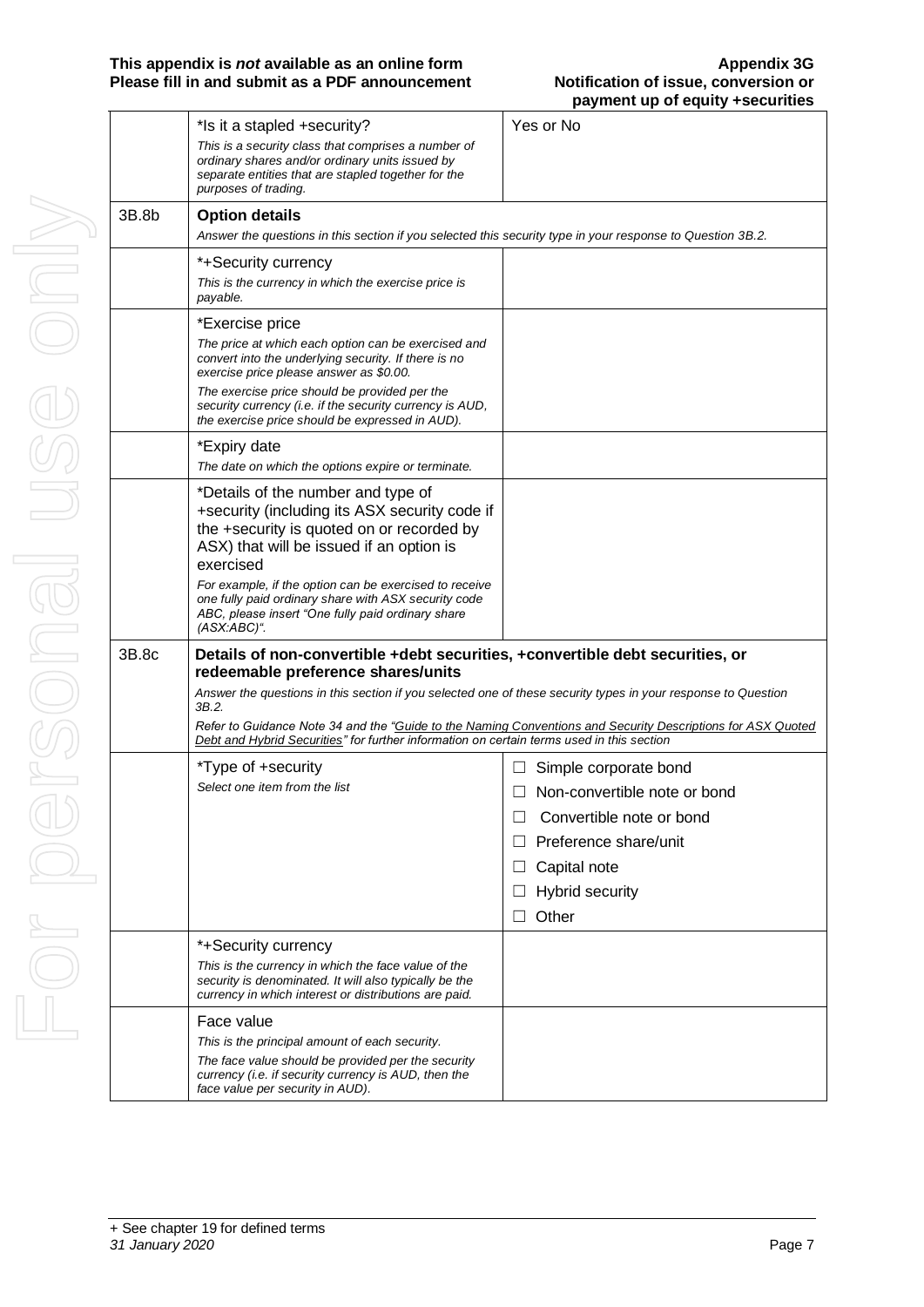Т

| *Interest rate type<br>Select one item from the list<br>Select the appropriate interest rate type per the terms<br>of the security. Definitions for each type are provided<br>in the Guide to the Naming Conventions and Security<br>Descriptions for ASX Quoted Debt and Hybrid<br><b>Securities</b><br>Frequency of coupon/interest payments<br>per year<br>Select one item from the list. | Fixed rate<br>П<br>Floating rate<br>Ш<br>Indexed rate<br>$\perp$<br>Variable rate<br>$\perp$<br>Zero coupon/no interest<br>$\mathsf{L}$<br>Other<br>Monthly<br>Ш<br>Quarterly<br>Semi-annual |
|----------------------------------------------------------------------------------------------------------------------------------------------------------------------------------------------------------------------------------------------------------------------------------------------------------------------------------------------------------------------------------------------|----------------------------------------------------------------------------------------------------------------------------------------------------------------------------------------------|
|                                                                                                                                                                                                                                                                                                                                                                                              | Annual<br>No coupon/interest payments<br>Other<br>ш                                                                                                                                          |
| First interest payment date<br>A response is not required if you have selected "No<br>coupon/interest payments" in response to the<br>question above on the frequency of coupon/interest<br>payments                                                                                                                                                                                         |                                                                                                                                                                                              |
| Interest rate per annum<br>Answer this question if the interest rate type is fixed.                                                                                                                                                                                                                                                                                                          | % p.a.                                                                                                                                                                                       |
| * Is the interest rate per annum estimated<br>at this time?<br>Answer this question if the interest rate type is fixed.                                                                                                                                                                                                                                                                      | Yes or No                                                                                                                                                                                    |
| If the interest rate per annum is estimated,<br>then what is the date for this information to<br>be announced to the market (if known)<br>Answer this question if the interest rate type is fixed<br>and your response to the previous question is "Yes".<br>Answer "Unknown" if the date is not known at this<br>time.                                                                      |                                                                                                                                                                                              |
| *Does the interest rate include a reference<br>rate, base rate or market rate (e.g. BBSW<br>or CPI)?<br>Answer this question if the interest rate type is floating<br>or indexed                                                                                                                                                                                                             | Yes or No                                                                                                                                                                                    |
| *What is the reference rate, base rate or<br>market rate?<br>Answer this question if the interest rate type is floating<br>or indexed and your response to the previous<br>question is "Yes".                                                                                                                                                                                                |                                                                                                                                                                                              |
| *Does the interest rate include a margin<br>above the reference rate, base rate or<br>market rate?<br>Answer this question if the interest rate type is floating<br>or indexed.                                                                                                                                                                                                              | Yes or No                                                                                                                                                                                    |
| *What is the margin above the reference<br>rate, base rate or market rate (expressed<br>as a percent per annum)<br>Answer this question if the interest rate type is floating<br>or indexed and your response to the previous<br>question is "Yes".                                                                                                                                          | % p.a.                                                                                                                                                                                       |

T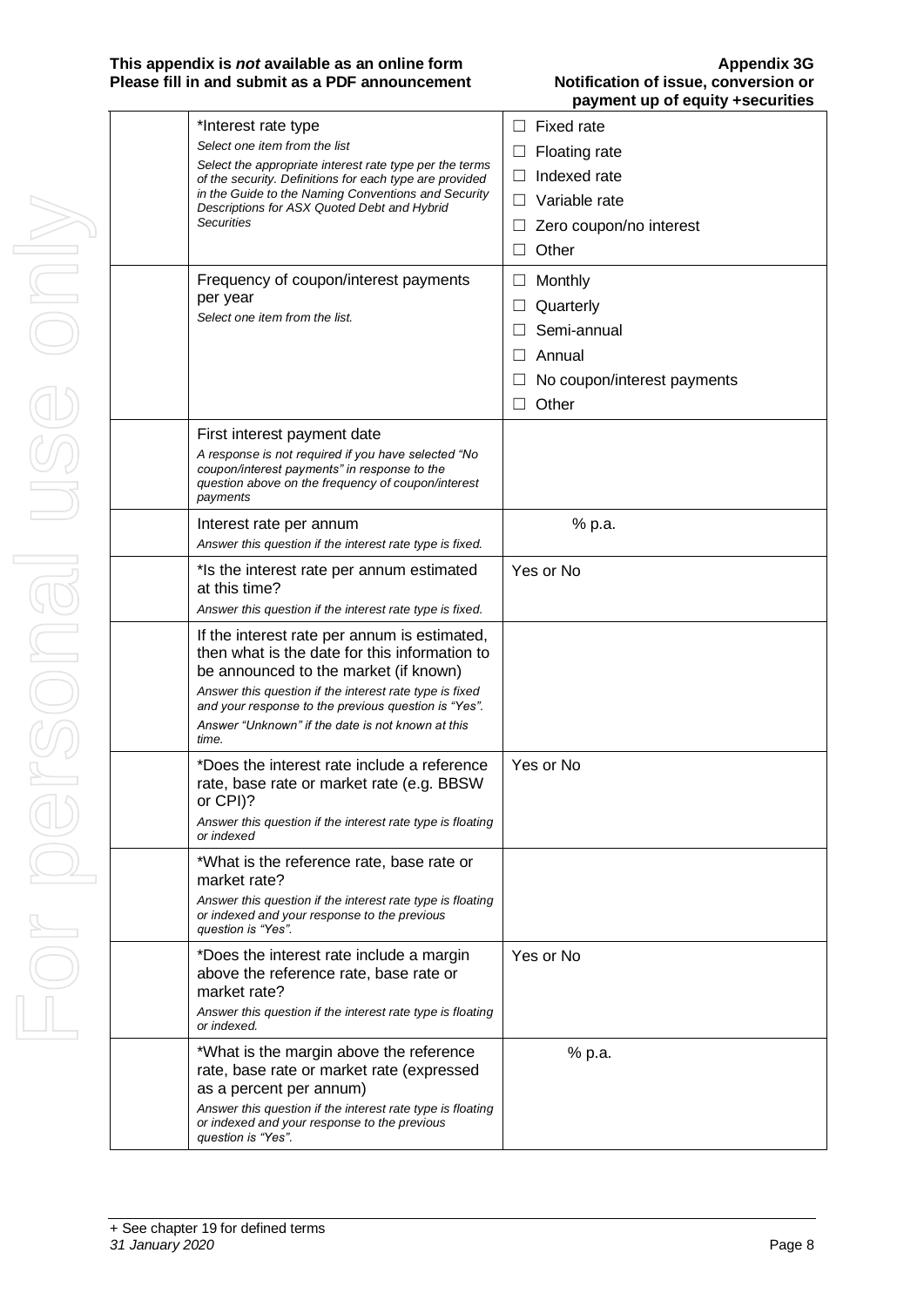| *S128F of the Income Tax Assessment Act<br>status applicable to the +security<br>Select one item from the list<br>For financial products which are likely to give rise to a<br>payment to which s128F of the Income Tax<br>Assessment Act applies, ASX requests issuers to<br>confirm the s128F status of the security:<br>"s128F exempt" means interest payments are not<br>taxable to non-residents;<br>"Not s128F exempt" means interest payments are<br>٠<br>taxable to non-residents;<br>"s128F exemption status unknown" means the<br>issuer is unable to advise the status;<br>"Not applicable" means s128F is not applicable to<br>$\bullet$<br>this security | s128F exempt<br>⊔<br>Not s128F exempt<br>ш<br>s128F exemption status unknown<br>Not applicable<br>ப                                                                                                                                                                      |
|-----------------------------------------------------------------------------------------------------------------------------------------------------------------------------------------------------------------------------------------------------------------------------------------------------------------------------------------------------------------------------------------------------------------------------------------------------------------------------------------------------------------------------------------------------------------------------------------------------------------------------------------------------------------------|--------------------------------------------------------------------------------------------------------------------------------------------------------------------------------------------------------------------------------------------------------------------------|
| *Is the +security perpetual (i.e. no maturity<br>date)?                                                                                                                                                                                                                                                                                                                                                                                                                                                                                                                                                                                                               | Yes or No                                                                                                                                                                                                                                                                |
| *Maturity date<br>Answer this question if the security is not perpetual                                                                                                                                                                                                                                                                                                                                                                                                                                                                                                                                                                                               |                                                                                                                                                                                                                                                                          |
| *Select other features applicable to the<br>+security<br>Up to 4 features can be selected. Further information<br>is available in the Guide to the Naming Conventions<br>and Security Descriptions for ASX Quoted Debt and<br><b>Hybrid Securities.</b>                                                                                                                                                                                                                                                                                                                                                                                                               | Simple<br>⊔<br>Subordinated<br>Secured<br>$\perp$<br>Converting<br>⊔<br>Convertible<br>Transformable<br>Exchangeable<br>ப<br>Cumulative<br>Non-Cumulative<br>Redeemable<br>$\perp$<br>Extendable<br>Reset<br>Step-Down<br>$\Box$ Step-Up<br>Stapled<br>None of the above |
| *Is there a first trigger date on which a right<br>of conversion, redemption, call or put can<br>be exercised (whichever is first)?                                                                                                                                                                                                                                                                                                                                                                                                                                                                                                                                   | Yes or No                                                                                                                                                                                                                                                                |
| *If yes, what is the first trigger date<br>Answer this question if your response to the previous<br>question is "Yes".                                                                                                                                                                                                                                                                                                                                                                                                                                                                                                                                                |                                                                                                                                                                                                                                                                          |
| Details of the number and type of +security<br>(including its ASX security code if the<br>+security is quoted on ASX) that will be<br>issued if the securities to be quoted are<br>converted, transformed or exchanged<br>Answer this question if the security features include<br>"converting", "convertible", "transformable" or<br>"exchangeable".<br>For example, if the security can be converted into<br>1,000 fully paid ordinary shares with ASX security<br>code ABC, please insert "1,000 fully paid ordinary<br>shares (ASX:ABC)".                                                                                                                         |                                                                                                                                                                                                                                                                          |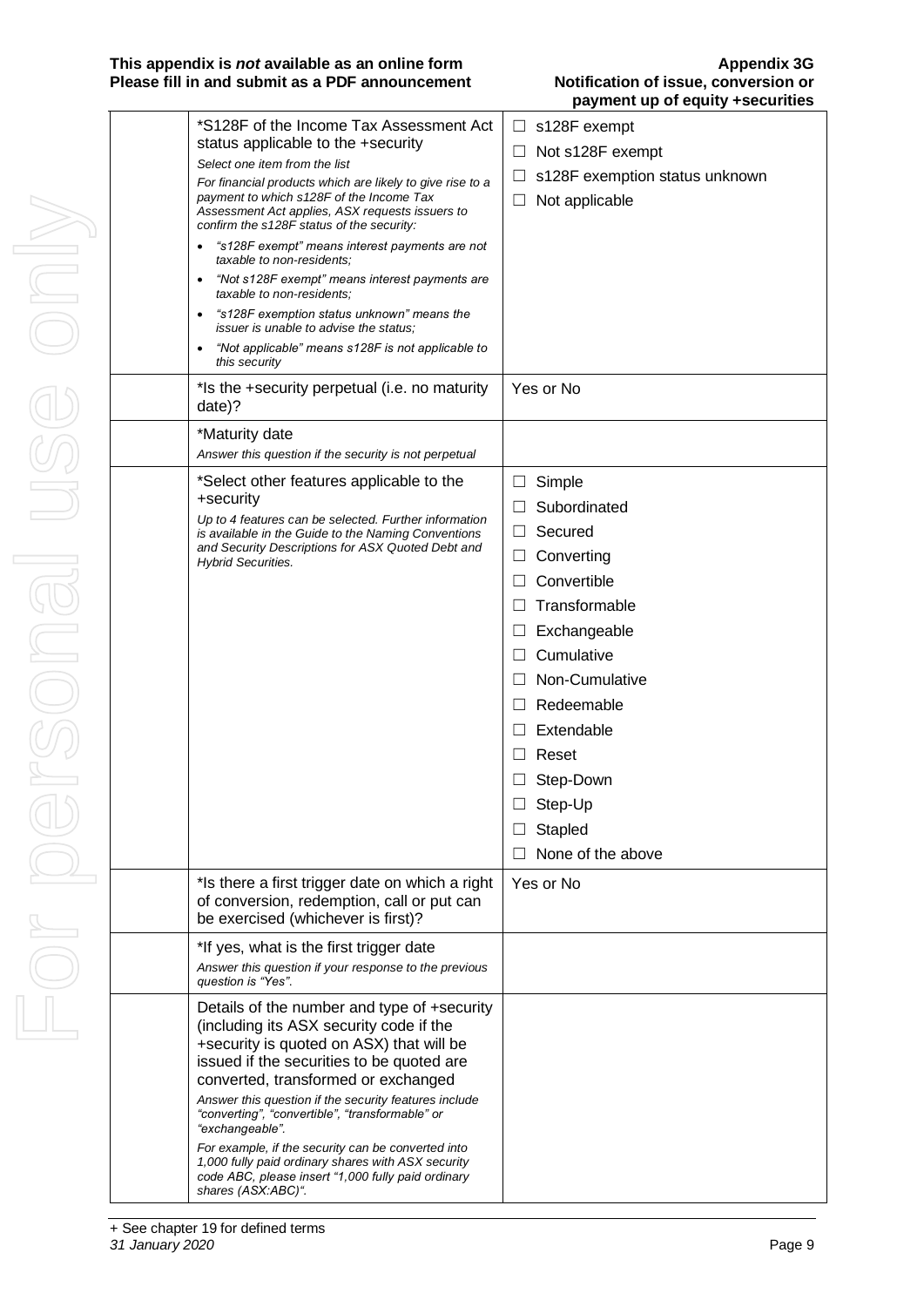#### $\overline{Part 4}$  – Issue details

| Question<br>No.  | Question                                                                                                                                                                                                                                                                                                                                    | <b>Answer</b>                                                                                                                                                                                                              |
|------------------|---------------------------------------------------------------------------------------------------------------------------------------------------------------------------------------------------------------------------------------------------------------------------------------------------------------------------------------------|----------------------------------------------------------------------------------------------------------------------------------------------------------------------------------------------------------------------------|
| 4.1              | *Have the +securities been issued yet?                                                                                                                                                                                                                                                                                                      | Yes                                                                                                                                                                                                                        |
| 4.1a             | *What was their date of issue?<br>Answer this question if your response to Q4.1 is<br>"Yes".                                                                                                                                                                                                                                                | 20 January 2021                                                                                                                                                                                                            |
| 4.1 <sub>b</sub> | *What is their proposed date of issue?<br>Answer this question if your response to Q4.1 is "No".                                                                                                                                                                                                                                            | N/A                                                                                                                                                                                                                        |
| 4.2              | *Are the +securities being issued for a<br>cash consideration?<br>If the securities are being issued for nil cash<br>consideration, answer this question "No".                                                                                                                                                                              | <b>No</b>                                                                                                                                                                                                                  |
| 4.2a             | *In what currency is the cash consideration<br>being paid<br>For example, if the consideration is being paid in<br>Australian Dollars, state AUD.<br>Answer this question if your response to Q4.2 is<br>"Yes".                                                                                                                             | N/A                                                                                                                                                                                                                        |
| 4.2 <sub>b</sub> | *What is the issue price per +security<br>Answer this question if your response to Q4.2 is "Yes"<br>and by reference to the issue currency provided in<br>your response to Q4.2a.<br>Note: you cannot enter a nil amount here. If the<br>securities are being issued for nil cash consideration,<br>answer Q4.2 as "No" and complete Q4.2c. | N/A                                                                                                                                                                                                                        |
| 4.2c             | Please describe the consideration being<br>provided for the +securities<br>Answer this question if your response to Q4.2 is "No".                                                                                                                                                                                                           | N/A                                                                                                                                                                                                                        |
| 4.3              | Any other information the entity wishes to<br>provide about the issue                                                                                                                                                                                                                                                                       | There is no consideration receivable for the<br>issue of Performance Rights, the<br>Performance Rights convert into Ordinary<br>Fully Paid Shares once the performance<br>hurdles are met and the rights are<br>exercised. |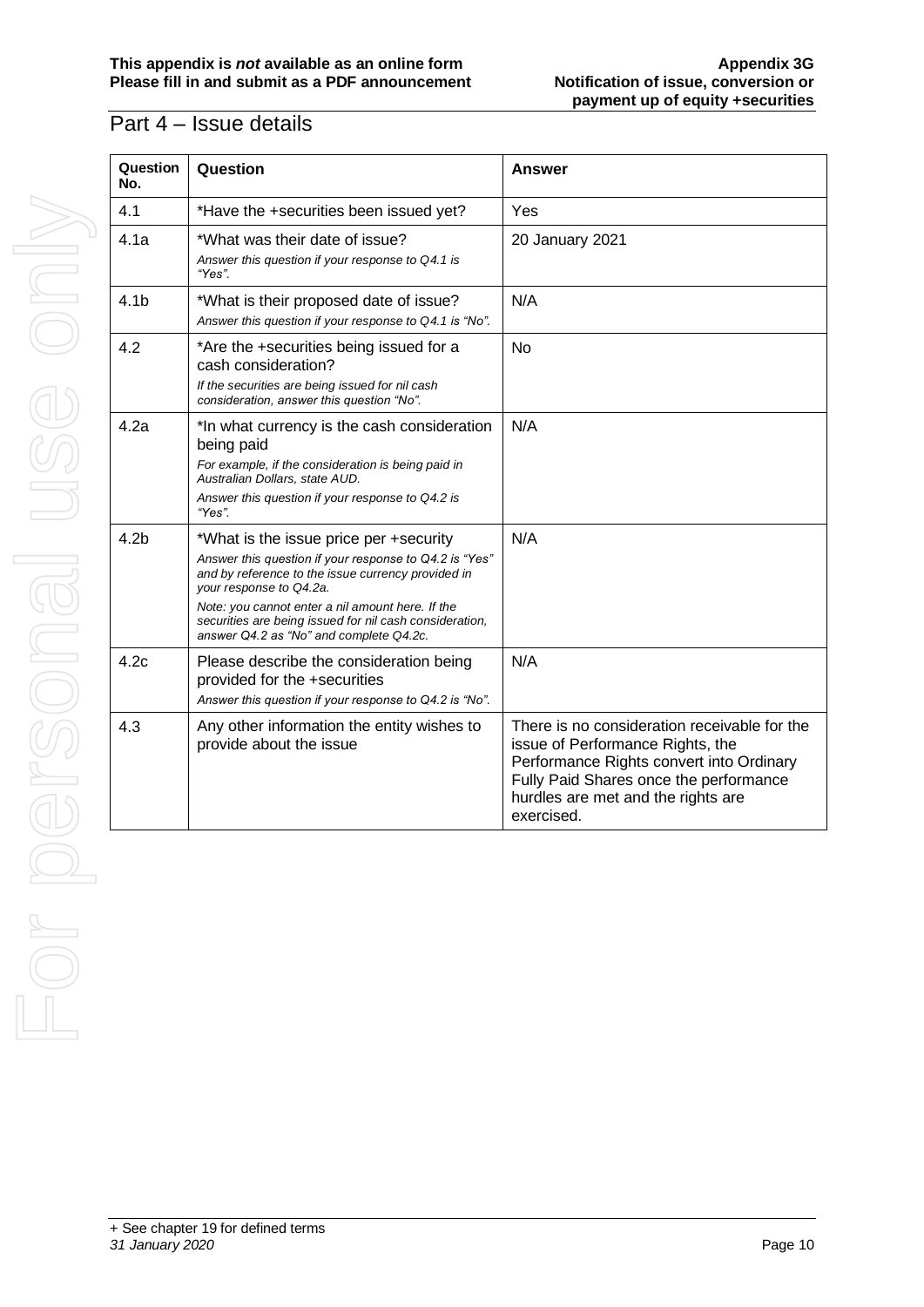#### Part 5 – Unquoted +securities on issue

Following the issue of the +securities the subject of this application, the unquoted issued +securities of the entity will comprise:

*Note: the figures provided in the table in section 5.1 below are used to calculate part of the total market capitalisation of the entity published by ASX from time to time. Please make sure you include in the table each class of unquoted securities issued by the entity.*

*Restricted securities should be included in table 5.1.*

| ٠      | I<br>×. |
|--------|---------|
| ı<br>÷ |         |

| *ASX security code and description              | *Total number of +securities on<br>issue |
|-------------------------------------------------|------------------------------------------|
| BMLAD: Options Expiring 16 Oct 2021 (Ex \$0.50) | 400,000                                  |
|                                                 |                                          |
| <b>BMLAC: Performance Rights</b>                |                                          |
| Class "B"                                       | 900,000                                  |
| Class "C"                                       | 800,000                                  |
| Class "D"                                       | 320,000                                  |
|                                                 |                                          |
|                                                 |                                          |
|                                                 |                                          |
|                                                 |                                          |

## Part 6 – Other Listing Rule requirements

*The questions in this Part should only be answered if you are an ASX Listing (ASX Foreign Exempt Listings and ASX Debt Listings do not need to complete this Part) and:*

- *your response to Q2.1 is "+securities issued under an +employee incentive scheme that are not being immediately quoted on ASX"; or*
- *your response to Q2.1 is "Other"*

| Question<br>No. | Question                                                                                                                                                                                                                                                                                                                                      | Answer    |
|-----------------|-----------------------------------------------------------------------------------------------------------------------------------------------------------------------------------------------------------------------------------------------------------------------------------------------------------------------------------------------|-----------|
| 6.1             | *Are the securities being issued under<br>Listing Rule 7.2 exception $131$ and therefore<br>the issue does not need any security holder<br>approval under Listing Rule 7.1?<br>Answer this question if your response to Q2.1 is<br>"securities issued under an employee incentive<br>scheme that are not being immediately quoted on<br>ASX". | Yes or No |

<sup>1</sup> *Exception 13* An issue of securities under an employee incentive scheme if within 3 years before the issue date:

- (a) in the case of a scheme established before the entity was listed a summary of the terms of the scheme and the maximum number of equity securities proposed to be issued under the scheme were set out in the prospectus, PDS or information memorandum lodged with ASX under rule 1.1 condition 3; or
- (b) the holders of the entity's ordinary securities have approved the issue of equity securities under the scheme as an exception to this rule. The notice of meeting must have included:
	- a summary of the terms of the scheme.
	- the number of securities issued under the scheme since the entity was listed or the date of the last approval under this rule;